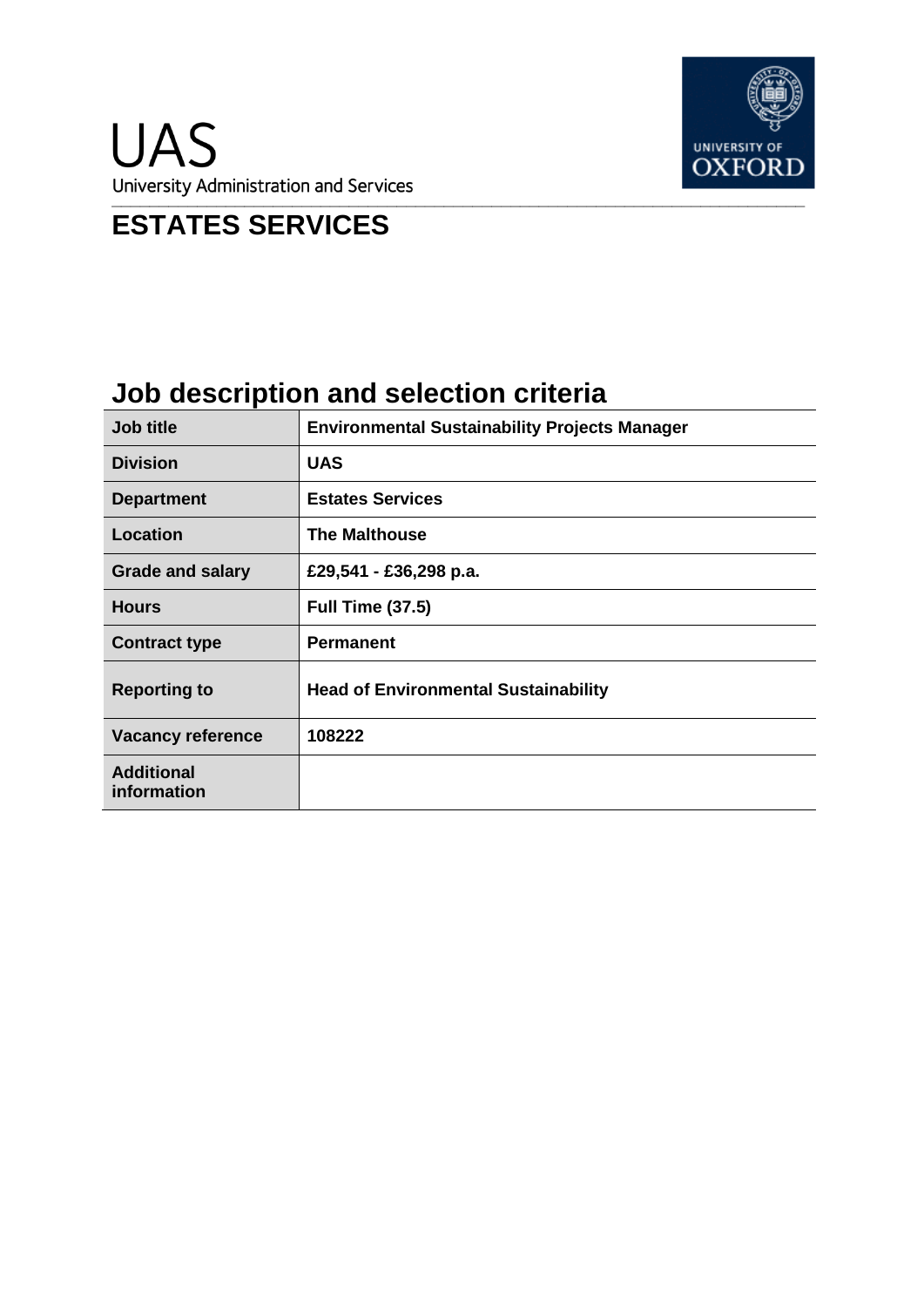## **Introduction**

### **The University**

The University of Oxford is a complex and stimulating organisation, which enjoys an international reputation as a world-class centre of excellence in research and teaching. It employs over 10,000 staff and has a student population of over 21,000.

Most staff are directly appointed and managed by one of the University's 130 departments or other units within a highly devolved operational structure - this includes 5,900 'academicrelated' staff (postgraduate research, computing, senior library, and administrative staff) and 2,820 'support' staff (including clerical, library, technical, and manual staff). There are also over 1,600 academic staff (professors, readers, lecturers), whose appointments are in the main overseen by a combination of broader divisional and local faculty board/departmental structures. Academics are generally all also employed by one of the 38 constituent colleges of the University as well as by the central University itself.

Our annual income in 2011/12 was £1016.1m. Oxford is one of Europe's most innovative and entrepreneurial universities: income from external research contracts exceeds £409m p.a., and more than 70 spin-off companies have been created.

For more information please visit [www.ox.ac.uk](http://www.ox.ac.uk/)

#### **UAS Division**

.

University Administration and Services (UAS) is the collective term for the central administrative departments of the University. UAS comprises structures to:

- support the University's core academic purposes of teaching, learning and research;
- ensure the University can meet the requirements of government, funding bodies and other external agencies; and
- facilitate the attainment of the objectives set out in the University's Strategic Plan.

The offices of the UAS sections are spread across the city centre, with the main University Offices located in Wellington Square.

For more information please visit:<http://www.admin.ox.ac.uk/>

### **Estates Services**

Estates Services is responsible for the management and strategic direction of Oxford University's functional and commercial estate within Oxfordshire. This comprises some 450 buildings and the infrastructure associated with them.

Estates Services was created on 1 October 2012 with the merger of the Estates Directorate and the Land Agent's Office, bringing together for the first time all the University's estates, property and asset activities into one organisation. The Graduate Accommodation Office, The University Parks and Wytham Woods are now part of a new [Asset and Space](http://www.admin.ox.ac.uk/estates/assetspace/#d.en.85393)  [Management team](http://www.admin.ox.ac.uk/estates/assetspace/#d.en.85393) and Estates Services has a broad and diverse remit covering: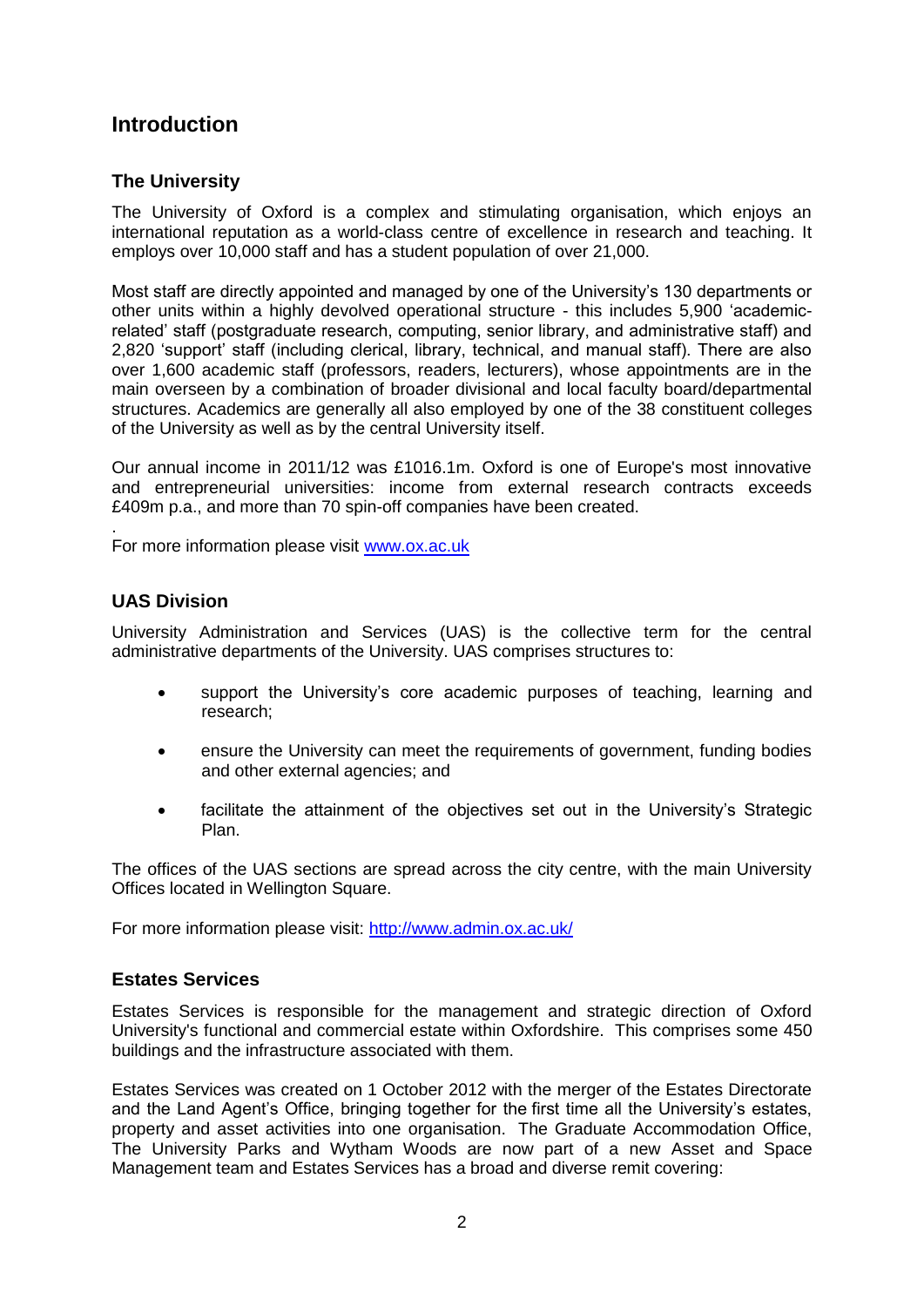- Development of the University's Estate Strategy
- Management of the University's functional estate (which includes laboratory and teaching facilities, offices, museums, and libraries) and [housing for graduate students](http://www.admin.ox.ac.uk/accommodation/) and staff;
- Facilities Management for a growing number of University buildings
- Management of the University Parks and Wytham Woods
- Management of the University's commercial, agricultural and residential land and property assets
- The development of all capital building projects, running at around £60m £90m per annum
- Repairs and maintenance of buildings and infrastructure (except IT and Telecoms)
- Programmes of refurbishment, replacement and minor works
- Reactive maintenance via the Helpdesk
- Environmental sustainability
- Space management and maintenance of space and property records
- Maintenance of a safe and secure physical environment for staff, students and visitors by [Security Services.](http://www.admin.ox.ac.uk/ouss/)

For more information please visit:<http://www.admin.ox.ac.uk/estates>

## **Job description**

#### **General**

The Environmental Sustainability Projects Manager is a key role within University Estates Services reporting directly to the Head of Environmental Sustainability and working closely with the other functional areas within Estates Services, particularly Facilities Management and the Communications Team.

#### **Job Purpose**

The Environmental Sustainability Projects Manager is responsible for implementing the University's Environmental Sustainability Policy through an environmental management system and by engaging staff and students through a behaviour change programme. The role will involve working with operational staff to ensure initiatives are coherent with operational delivery and deliverable in practical terms.

This is in the main a very outward facing role and as such the post holder will need to make a lot of independent decisions about communications; what would and would not be suitable for a wide university audience or for a more specific one. The role holder will also need to translate environmental legislation and local authority requirements into the University setting, make decisions on the best way to distribute information and make judgements as to whether training might be required. The role holder will need to be able to describe different activities that happen at the University to auditors so their environmental impacts can be explored. They will need to know when they have the authority to act alone or when to get other people involved and identify the right contacts. This will include all areas and departments of the University and staff at all level and will be dictated by the roll out of the environmental management system.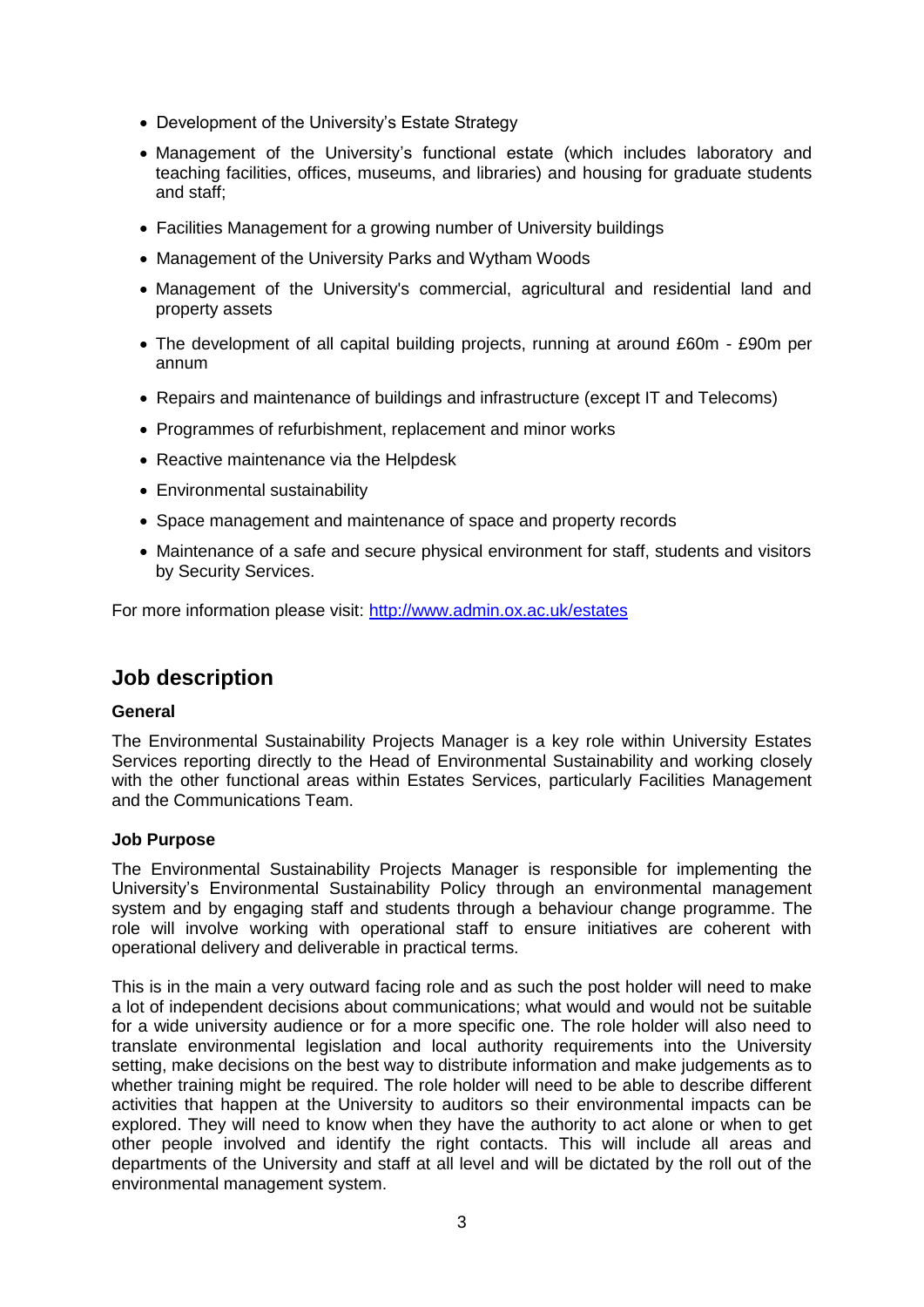#### **Main Duties and Responsibilities**

#### **Co-ordinate University Environmental Management System**

- $\circ$  Manage the implementation of the University Environmental Management System
- $\circ$  Provide advice, co-ordination and central management for departments adopting the University's Environmental Management System
- $\circ$  Ensure compliance with current legislation in the transportation, handling and disposal of waste
- o Maintain an accurate record of the University's Environmental Management System(s) and act as point of contact for external auditors
- $\circ$  Provide advice on the introduction of measures aimed at reducing waste and ensuring resource efficiency working closely with Facilities Management
- $\circ$  Working with the Head of Environmental Sustainability to develop objectives and targets for significant environmental aspects of the University

#### **Manage sustainability reporting on behalf of the team**

- $\circ$  Compile the University's annual environmental sustainability report and develop metrics by which sustainability performance of the University can be measured
- $\circ$  Co-ordinate submissions to HEFCE, the Green League and ISCN as necessary with input from the sustainability team and other members of staff where appropriate

#### **Manage the staff and student outreach and communications programme**

- $\circ$  In conjunction with the Communications Lead (and team) develop and manage an environmental sustainability rolling 3 year communication strategy and programme, covering existing communication channels and making recommendations for new channels
- $\circ$  Line management of a project assistant, working on a behaviour change programme with departments, setting objectives and targets; reviewing work undertaken and carrying out PDRs etc.
- $\circ$  Compile and edit publications about environmental sustainability initiatives and issues at the University to be disseminated through existing channels
- $\circ$  Lead the Eco Reps Network, managing its development and ongoing success. The eco-reps network is currently a list of people who have agreed to distribute information about environmental issues at the University. The network needs planning and structure to make it more formal and effective. This will require giving the network much more exposure through existing University communications channels but also recruiting to the network and coming up with plans for eco reps to work to, all tasks to be carried out by the role holder. Develop a system to identify environmental opportunities in particular areas and work with eco reps to make them happen. Promote the eco reps network scheme to make it more effective and case studies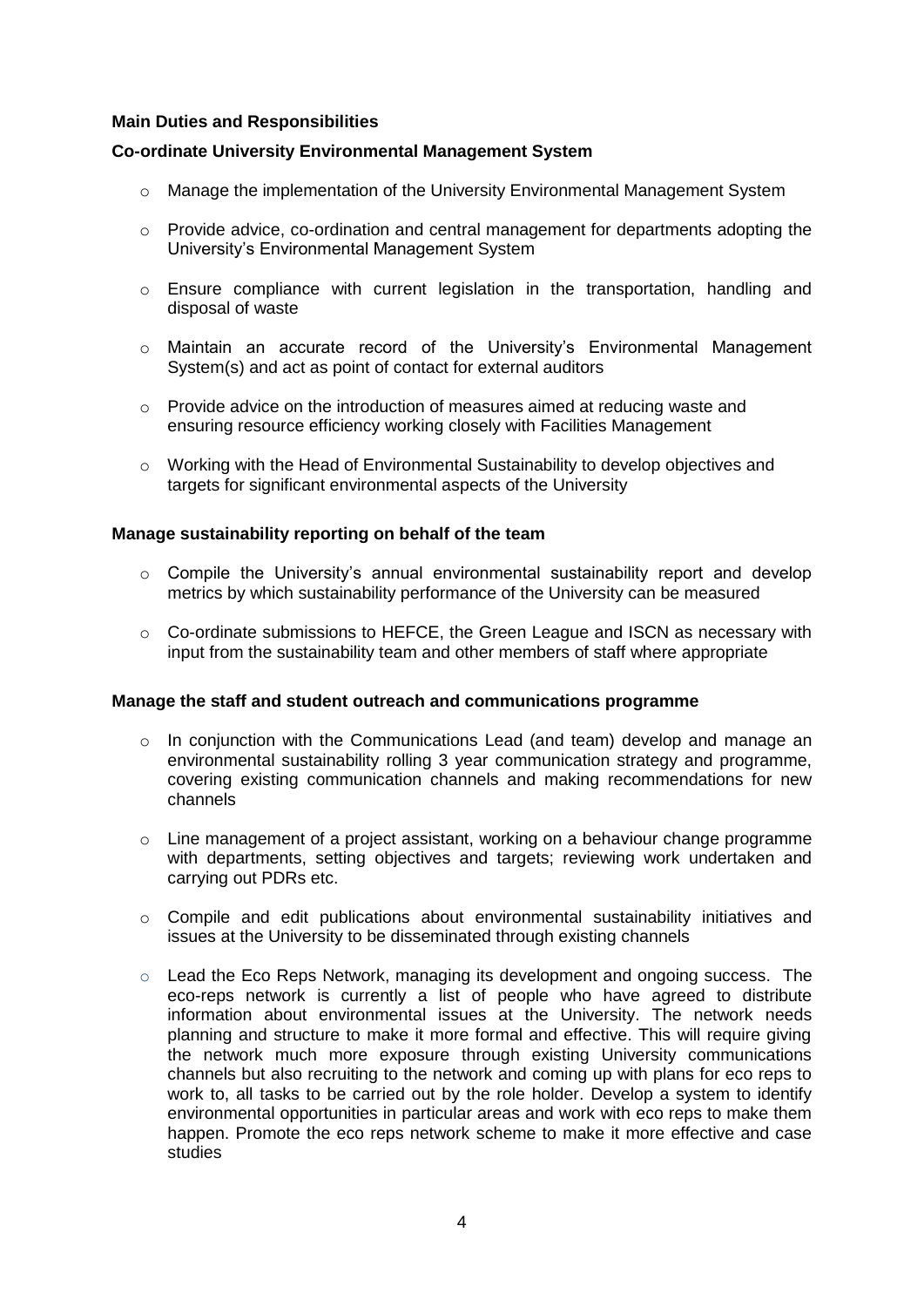$\circ$  Co-ordinate required content changes for the Environmental Sustainability section of the Estates Services website and brief these to the Web Administrator (in line with the content management protocol)

#### **Strategy and Policy Development**

- o Work with the Head of Environmental Sustainability, internal stakeholder group and external consultants to develop a rolling 5 year Biodiversity strategy for the University
- $\circ$  Work with the University purchasing department on the setting of a rolling 5 year sustainable purchasing strategy
- o Manage the University Environmental Sustainability Policy review

#### **Governance**

- o Act as Secretary to the Environment Panel
- o Assist the Head of Environmental Sustainability in the preparation of papers as required for BESC, SSG and other University committees requesting input from the Environmental Sustainability team
- $\circ$  Provide sustainability advice to the Head of Environmental Sustainability and colleagues within Estates Services and the wider collegiate University as required

#### **Training**

 $\circ$  Plan, prepare and run a variety of training courses, workshops and briefing sessions to a diverse range of audiences across the University.

Other duties as directed by the Head of Environmental Sustainability to meet the demands of the service.

## **Selection criteria**

#### **1.0 Educational Qualifications:**

- **Essential:** A good first degree, postgraduate qualification or equivalent in environmental science, sustainability or related topic
- **Desirable:** Membership of an appropriate professional body

#### **2.0 Work related experience:**

**Essential:** Experience of working with environmental management systems

Direct experience in the management of sustainability engagement programmes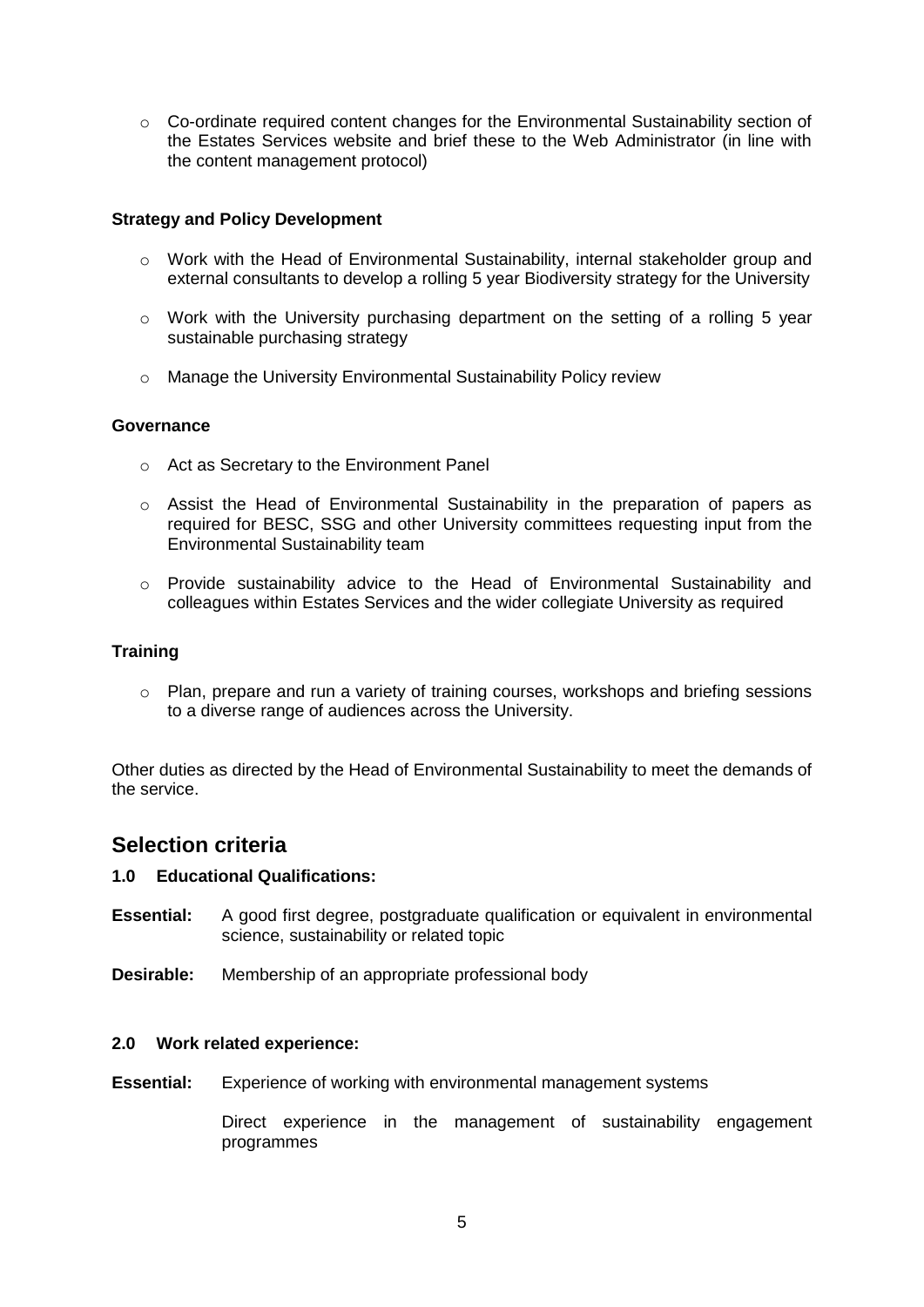Experience of producing written information for reporting and awareness raising purposes

Experience of leading partnership working with internal and external stakeholders to reach an agreed objective

**Desirable:** Previous experience of sustainability issues in a Higher Education context

Business case development experience

Prior experience of implementing an Environmental Management System in a complex organisation and auditing an EMS system

Line management experience

#### **3.0 Personal qualities:**

**Essential:** Innovative and proactive

Approachable and personable

Influencing skills

#### **4.0 Skills and Knowledge:**

**Essential:** Project management experience

Good understanding of current and impending environmental legislation and global sustainability trends

Effective oral and written communication skills

Knowledge and experience of behaviour change techniques

Excellent presentation skills using a variety of media

Team worker with the ability to work independently

Good motivational skills

IT fluent

#### **Desirable:** Effective networker

A formal project management qualification

Detailed knowledge of change management for sustainable development